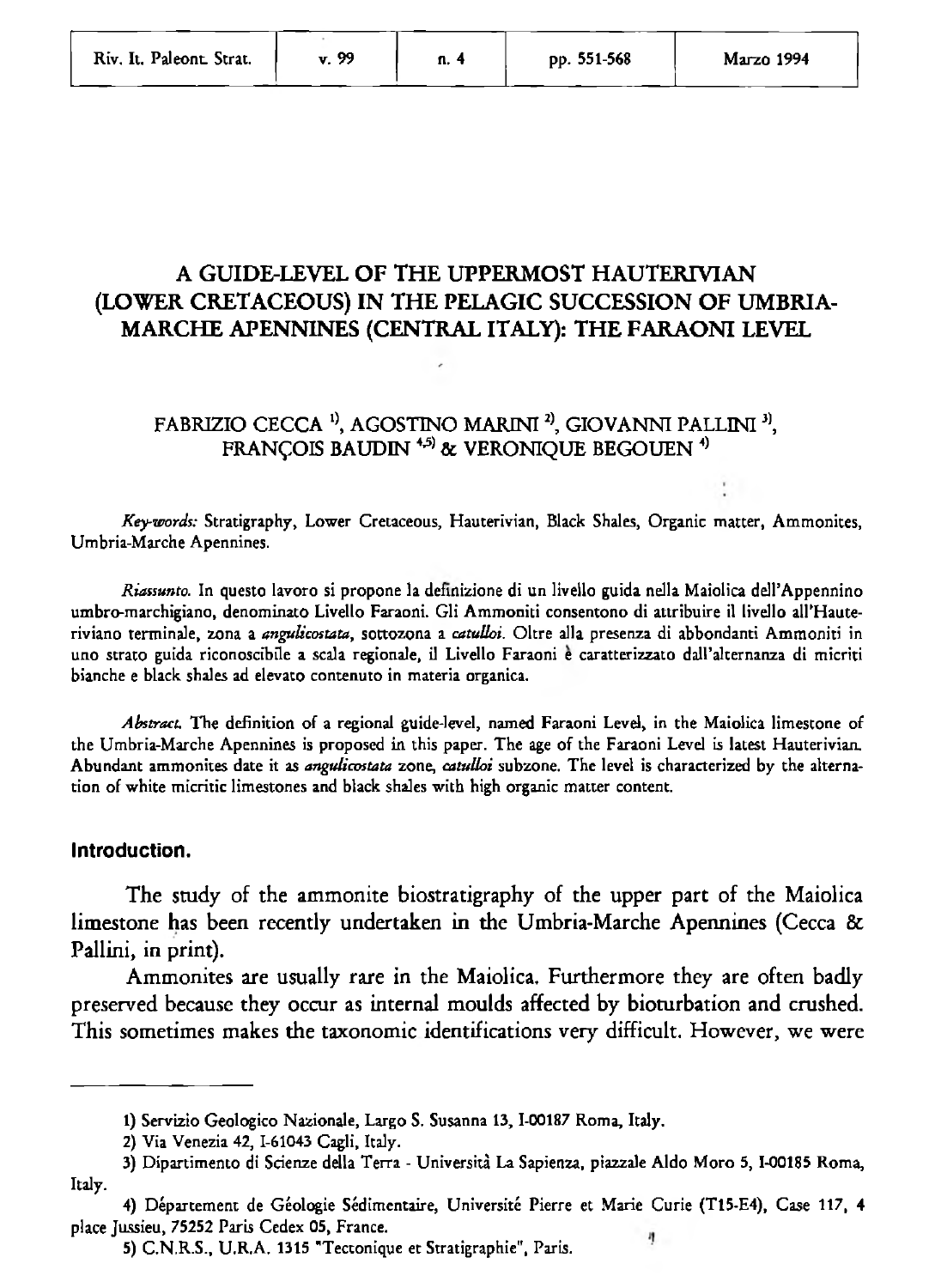able to recognize ammonite biozones in the uppermost Hauterivian - Barremian interval. These have been directly correlated with magnetic chrons, planktonic foraminifera and calcareous nannofossil biounits (Cecca et al., in print).



Fig. 1 - Location of the studied outcrops: 1) Sette Vene, Apecchiese road, km 33.7; 2) Gorgo a Cerbara; 3) Fossombrone; 4) Ranchi; 5) Stirpeto; 6) Bugarone; 7) Pieia; 8) Northern slope of Monte Petrano; 9) Monte Petrano road; 10) Bosso; 11) Burano; 12) Raneo Pierello; 13) Monte Tenetra; 14) Palazzo di Arcevia; 15) Monte Murano; 16) Casacce, Arceviese road, km 63.8; 17) Cantoniera Pantana, Arceviese road, km 59.4; 18) Gubbio-Contessa; 19) Gubbio-Bottaccione; 20) Monte Cucco-Pianacce; 21) Poggio San Romualdo; 22) Frontale; 23) Gualdo Tadino-Val Sorda; 24) Lago del Fiascrone; 25) Monte Spina di Gualdo. Dotted areas: meso-caenozoic folded formations.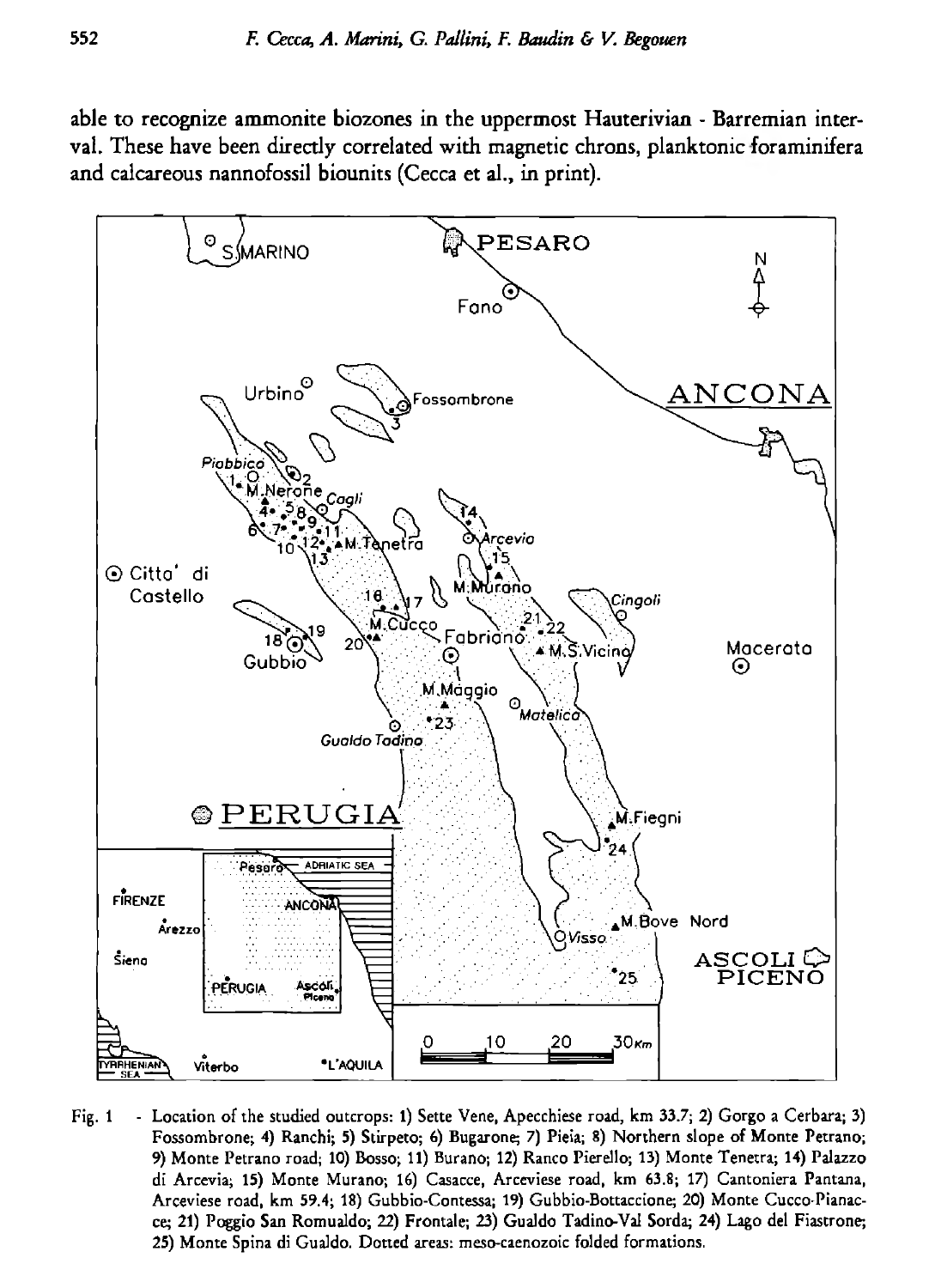During our field researches we discovered an important level characterized by an ammonite-rich calcareous bed overlain and underlain by marly interbeds (Cecca & Pallini, in print). Further researches allowed us to recognize this level in 25 localities of our study area (Fig. 1), thus demonstrating its regional significance. Because of its stratigraphic isochrony, as well as its peculiar lithologic and palaeontologic characteristics, we propose in this paper a formal definition of this level, which we name Faraoni Level, after the name of Paolo Faraoni, the person who discovered it and firmly believed in its regional extent.

In this paper we also present some preliminary results of studies on the organic carbon content and palynofacies, which will be discussed in detail in a subsequent publication.

### **Llthostratigraphic position of the Faraoni Level** (F. C., A. M., G. P.).

The Faraoni Level occurs in the upper part of the Maiolica Formation whose upper boundary, according to Coccioni et al: (1987), coincides with the last occurrence of black cherts in the few metres below the beginning of the marly sedimentation of the Marne a Fucoidi Formation.

Due to the thickness of this level, ranging from 25 to 40 cm, its identification and consequently its detailed stratigraphic analysis strongly depends on the exposure in the field. Thus, the study has been realized on the basis of a detailed lithologic description of only 14 sections among the 25 reported on Fig. 1. Ten logs are shown on Fig. 2. The geographic coordinates of the localities studied are listed on Tab. 1.

In most of the outcrops faults or vegetation isolate the interval containing the Faraoni Level from the rest of the succession, thus preventing the measurement of the thickness between the level and the top of the Maiolica. In those sections where the undisturbed stratigraphic sequence can be measured (2, 3, 5, 14 in Fig. 1) it usually occurs 65-70 metres below the top of the Maiolica, However this distance is greater in the southern outcrops (80 m and 86 m in sections 24 and 25) whereas in the Contessa (Fig. 3) and Bottaccione sections (18 and 19 in Fig. 2), this distance is about 40 m. This is related to the presence of "slumps" at the top of the Maiolica. These slumps have been interpreted as back-thrusts by De Feyter & Menichetti (1988).

# Lithologic description of the Faraoni Level (F. C., A. M., G. P.).

The most detailed observations have been carried out on the best exposed sections (Fig. 2) where the thin black shale levels are easily visible. The Faraoni Level can be divided into 3 intervals which are described from bottom to top as: Lower interval, Guide-bed and Upper interval. The Lower and Upper intervals are further subdivided in layers which are indicated with letters in alphabetical order from bottom to top (A-G).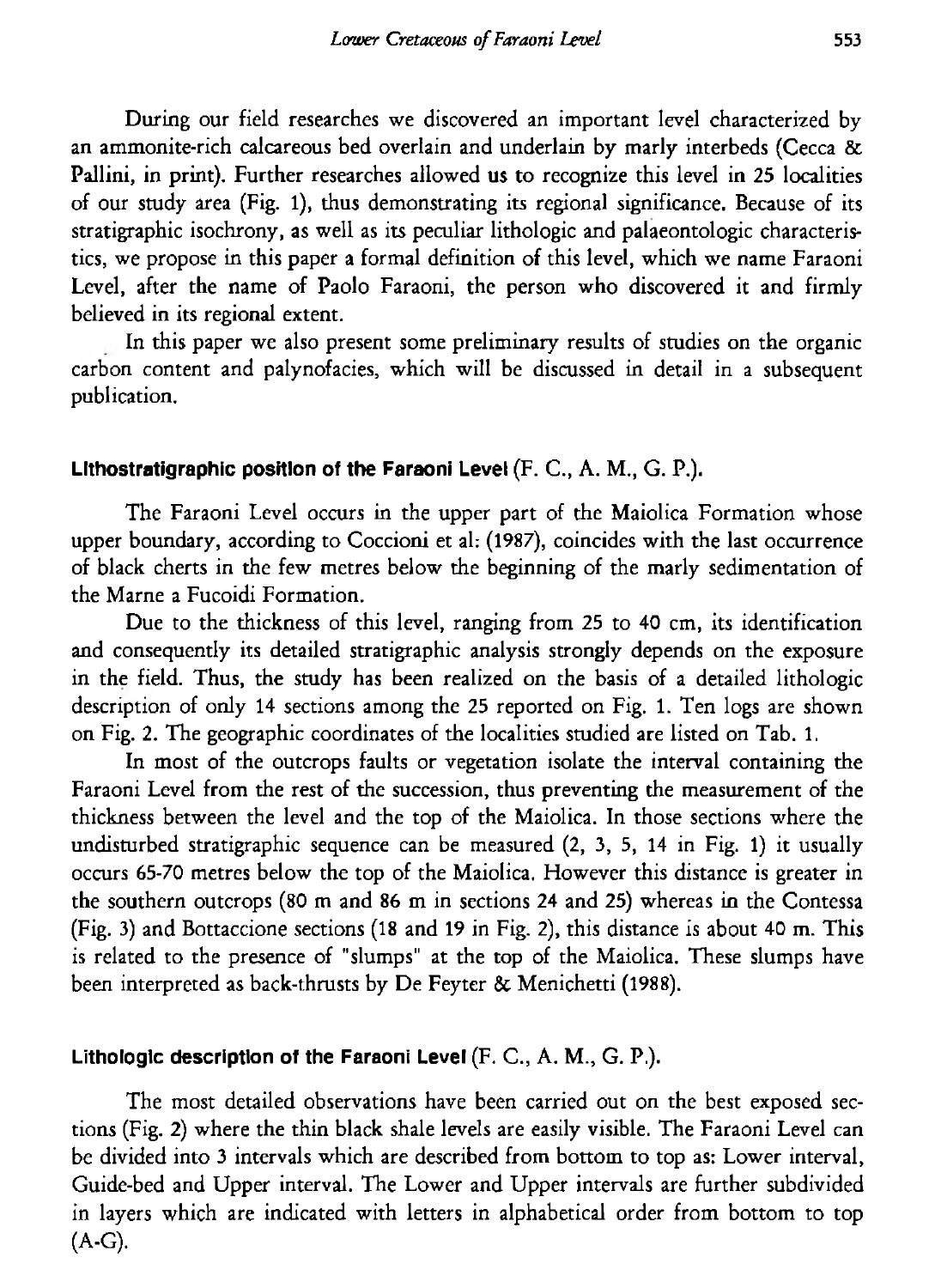| Outcrop                                    | Latitude  | Longitude |  |
|--------------------------------------------|-----------|-----------|--|
|                                            |           |           |  |
| 1<br>Apecchiese road, km 33.7              | 43°34'40" | 0°02'00"  |  |
| $\overline{\mathbf{c}}$<br>Gorgo a Cerbara | 43°35'58" | 0°06'05'' |  |
| 3<br>Fossombrone                           | 43°40'57" | 0°19'19"  |  |
| 4<br>Ranchi                                | 43°34'15" | 0°04'32"  |  |
| 5<br><b>Stirpeto</b>                       | 43°32'06" | 0°08'00"  |  |
| 6<br><b>Bugarone</b>                       | 43°33'00" | 0°05'15"  |  |
| Pieia                                      | 43°31'35" | 0°05'15"  |  |
| 8<br>N slope M. Petrano                    | 43°31'49" | 0°09'12"  |  |
| 9<br>M. Petrano road                       | 43°31'22" | 0°09'49"  |  |
| 10 Bosso                                   | 43°31'04" | 0°07'07"  |  |
| 11<br><b>Burano</b>                        | 43°31'05" | 0°11'22"  |  |
| 12 Ranco Pierello                          | 43°30'04" | 0°11'41"  |  |
| 13 M. Tenetra                              | 43°29'21" | 0°12'25"  |  |
| 14 Palazzo d'Arcevia                       | 43°31'39" | 0°27'48"  |  |
| 15 Monte Murano                            | 43°26'09" | 0°31'22"  |  |
| 16 Arceviese road km 63.8                  | 43°25'11" | 0°18'34"  |  |
| 17 Arceviese road km 59.4                  | 43°24'53" | 0°20'23"  |  |
| 18 Gubbio-Contessa                         | 43°22'11" | 0°06'33"  |  |
| 19 <sub>1</sub><br>Gubbio-Bottaccione      | 43°21'31" | 0°07'41"  |  |
| 20 M. Cucco-Pianacce                       | 43°21'42" | 0°16'33'' |  |
| 21<br>Poggio San Romualdo                  | 43°21'51" | 0°33'37"  |  |
| 22 Frontale                                | 43°20'51" | 0°38'14"  |  |
| 23 Gualdo Tadino-Val Sorda                 | 43°15'00" | 0°21'34"  |  |
| 24 Lago del Fiastrone                      | 43°03'40" | 0°43'49"  |  |
| 25 M. Spina di Gualdo                      | 42°52'20" | 0°43'52"  |  |

Tab. 1 - Geographic coordinates of the studied outcrops.

**Lower interval.** The definition of this interval is based on the same lithologic succession of black shales recognized on most of the sections, although some black shales may occur below (see sections 1 and 17 in Fig. 2). Its lower boundary is represented by the occurrence of black chert lenses or nodules (Fig. 4a). However, these have not been observed in some localities; this is probably due to the discontinuous lateral development of the cherts.

Above the cherts the following succession has been observed in 12 outcrops. From bottom to top: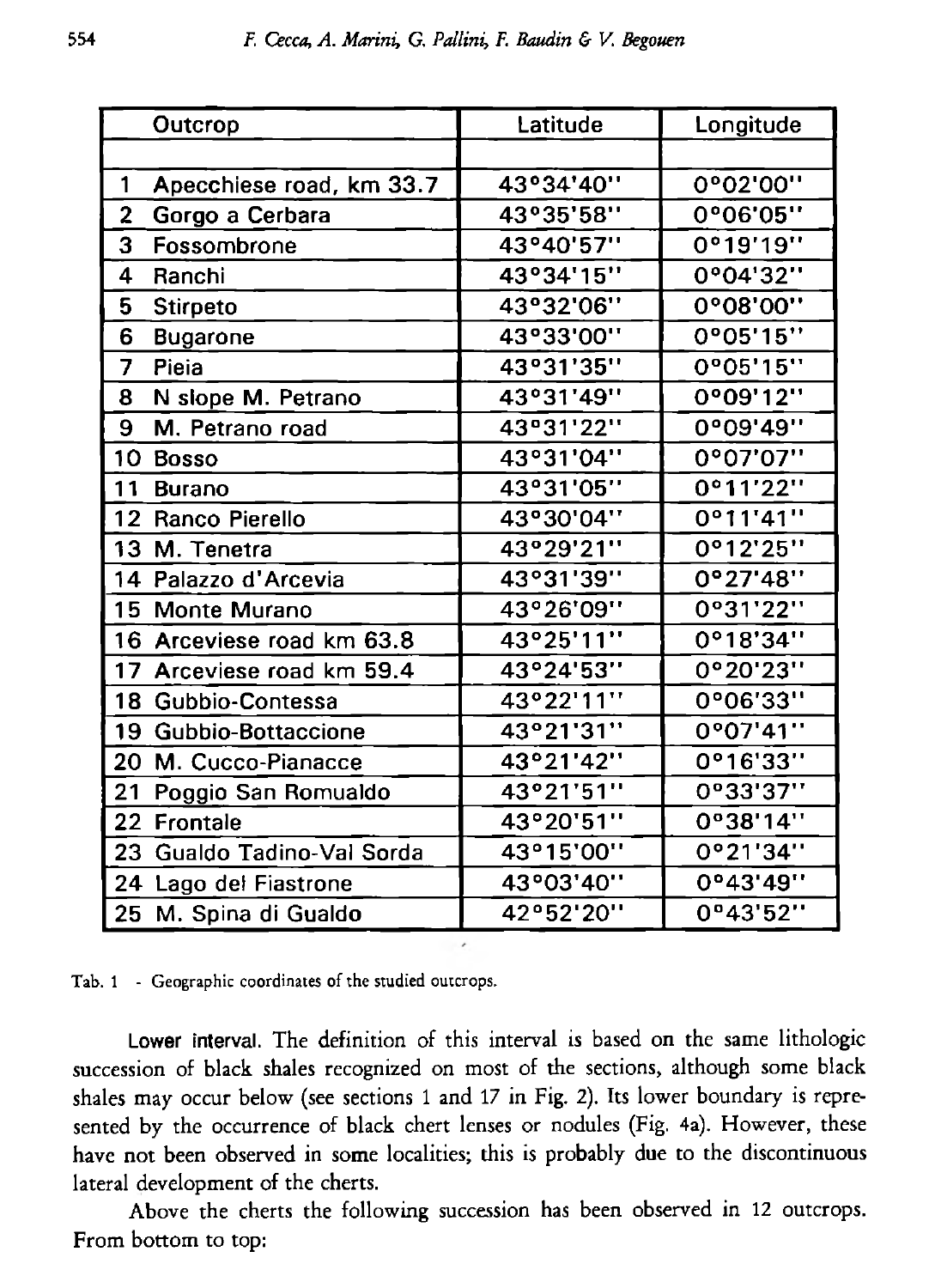A) laminated black shale layer with marcasite nodules which directly overlies the black cherts; 2 to 6 cm;

B) calcareous layer; 1 to 6 cm;

C) black shale; 0.5 cm.

There is an exception in the section at km 59.4 of the Arceviese road (17 in Fig. 2) where we have found a marly limestone bed with marcasite nodules, corresponding to sample 8 in Fig. 2 and Fig. 4d, intercalated between two laminated black shales. This succession occurs above the black cherts and below the layers correlated with layers B and C. There are two possible explanations: 1) in the other sections the equivalent of bed 8 is absent because of a gap; 2) the black shale layer A is much thicker in this section and develops a marly interval.

**Guide-bed** (layer D). This bed has been recognized in all the studied outcrops. It consists of a limestone bed which is usually 18 cm thick. The Guide-bed is easily recognizable because, as an exception for the Maiolica Formation, ammonites are very abundant (although their abundance differs from section to section), well preserved, not crushed and bear a pseudomorphic test. Commonly the phragmocone is partly filled by both sparry calcite and partly by micrite, thus constituting a geopetal structure. The normal polarity of this structure indicates that fossils have not been reworked. In this bed marcasite nodules may occur and this character can also help to recognize the level on the field because the weathering produces red-rust coloured bands.

**Upper interval.** This interval is characterized by the presence of black shales and mirrors the lower one. From bottom to top, the following succession has been recognized in 14 outcrops:

- E) laminated black shale; 1 to 2.5 cm;
- F) calcareous layer which can occur as thin lenses (sections 9 and 10); 1 to 5 cm;
- G) laminated black shale; 1.5 to 3.5 cm.

The lenticular bedding of the layer F, which is observed in sections 9 and 10 (Fig. 2), suggests that in the Bottaccione section (19 in Fig. 2), layer G probably overlies layer E directly. It is difficult to correlate the above described succession with the layers overlying the Guide-bed in section 1, as well as the section 4 where another thin calcareous layer is intercalated in the black shale G.

The upper boundary of the Faraoni Level coincides with the black shale G. In most of the sections the overlying sediments are entirely calcareous. However, in the Lago del Fiastrone section (24 in Fig. 2 and 4c), some shaly interbeds have been observed in the beds above the Faraoni Level.

Due to the complete succession of the different levels distinguished above, the good exposure and the easy access we propose the Bosso section (10 in Fig. 2 and Fig.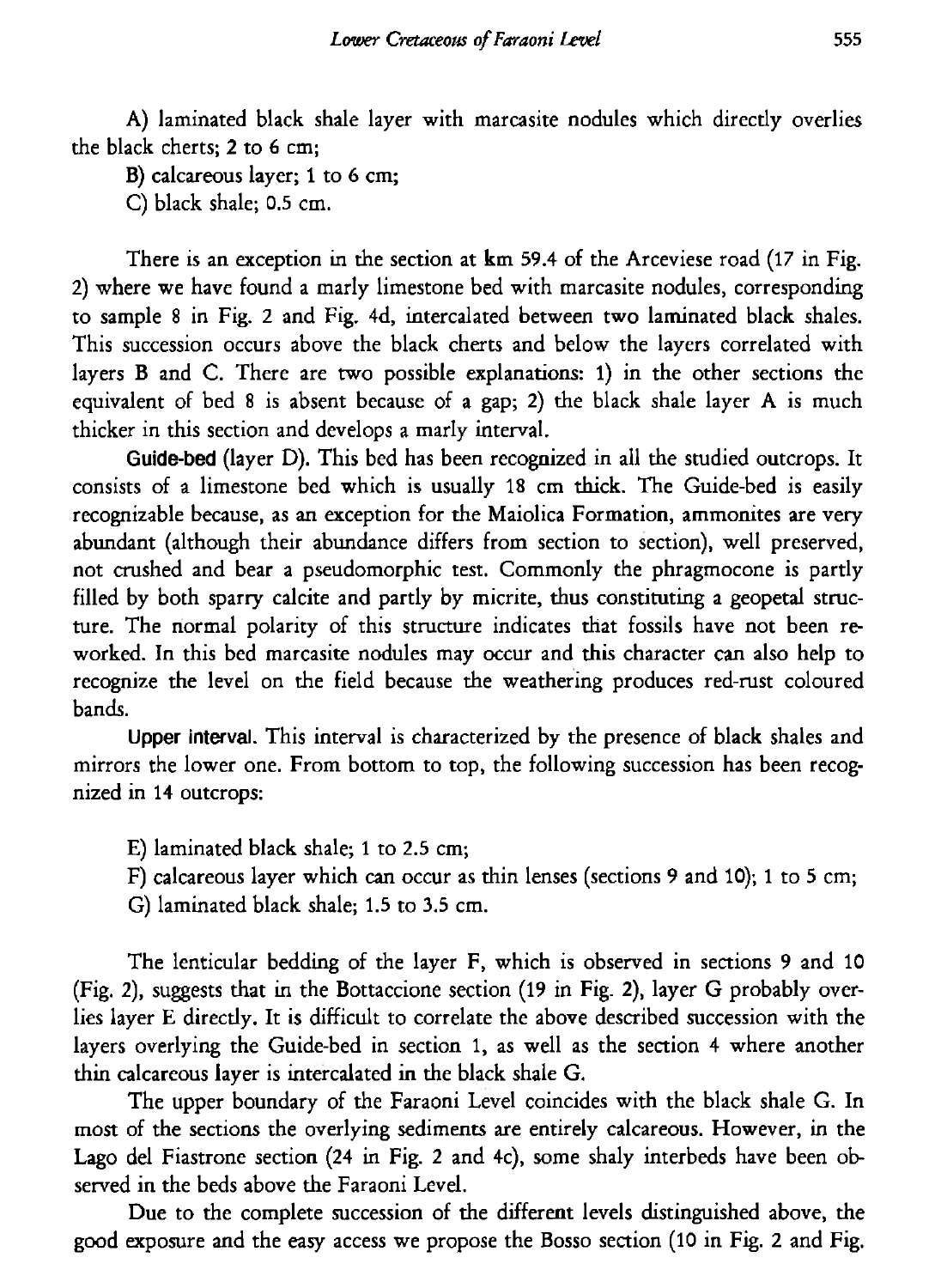

F. Cecca, A. Marini, G. Pallini, F. Baudin & V. Begouen

955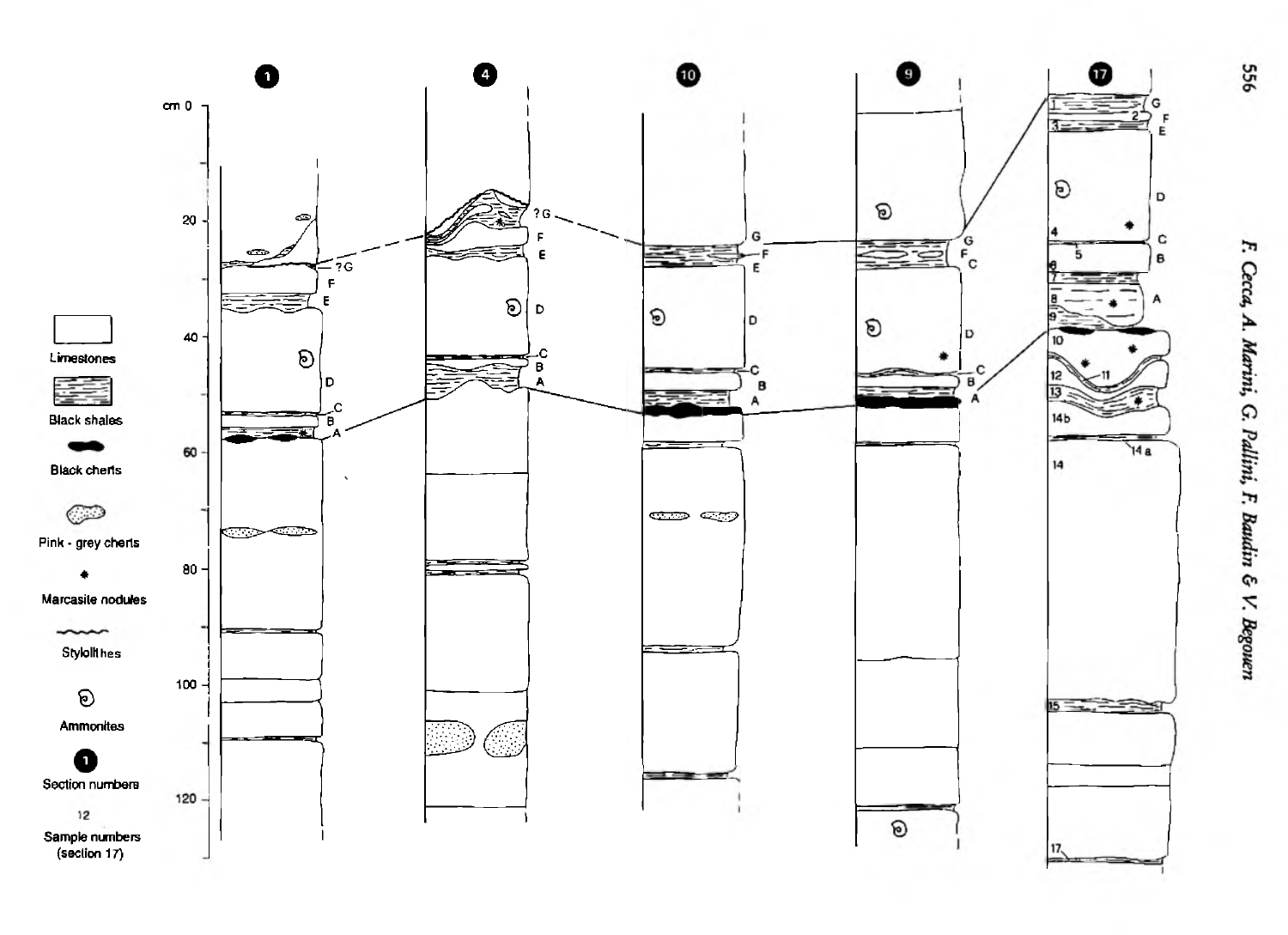

Fig. 2 - Stratigraphic columns of the best exposed sections where the Faraoni Level has been identified. The section numbers refer to the localities as indicated in Fig. 1. Letters from A to G indicate the layers described in the text.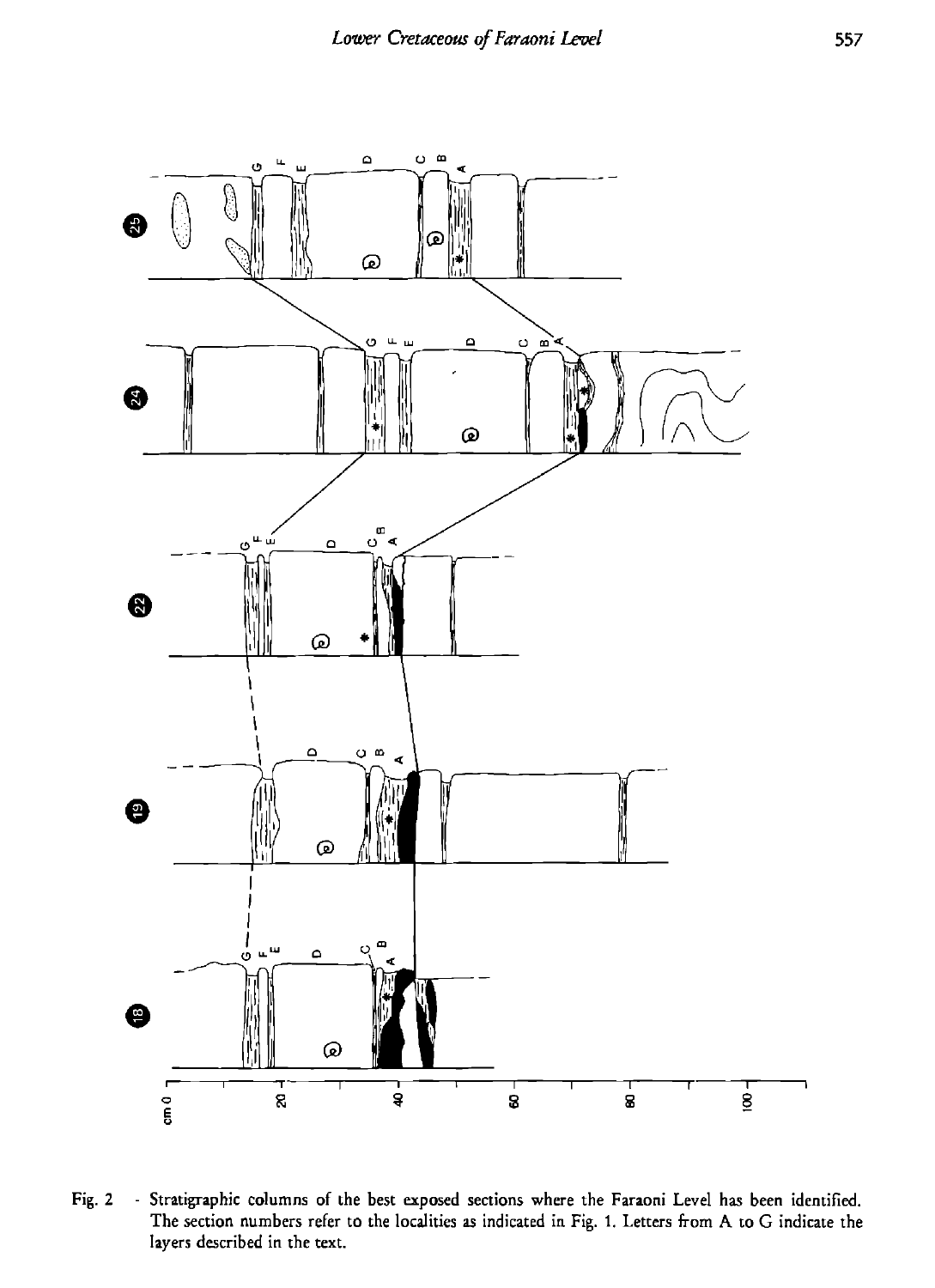

Fig. 3 - Contessa quarry, near Gubbio. The arrows indicate the Faraoni Level. See legenda of Fig. 2 for the detailed lithologic description of this section.

4b) as the reference section for the Faraoni Level. This is exposed along the road from Pianello to Cagli. As additional reference sections we indicate those of Sette Vene, Apecchiese road km 33.7 (1 in Fig. 2 and Fig. 4a), Cantoniera Pantana, Arceviese road km 59.4 (17 in Fig. 2 and Fig. 4d) and Lago del Fiastrone (24 in Fig. 2 and Fig. 4c).

**Further observations on lithology.** The discontinuous thicknesses of the calcareous beds (Fig. 2), clearly visible in the outcrops, are probably due to dissolution. In fact, they do not display the characteristics of gravity deposits. In section 24 (Fig. 4c) a slump affects the beds below the black chert nodules which correspond to the lower boundary of the Faraoni Level.

The black shales of the Lower and Upper intervals can be missing altogether, as in sections 6 and 11. This is probably due to the action of bottom currents although the bad exposure of some outcrops can be invoked in some cases (2, 13 and some sections on the northern slope of Monte Petrano).

Some black shales, characterized by high TOC values, occur below the Lower interval (sections 1 and 17). However, since they cannot be recognized in all the studied sections, they have been excluded from the definition of the Faraoni Level.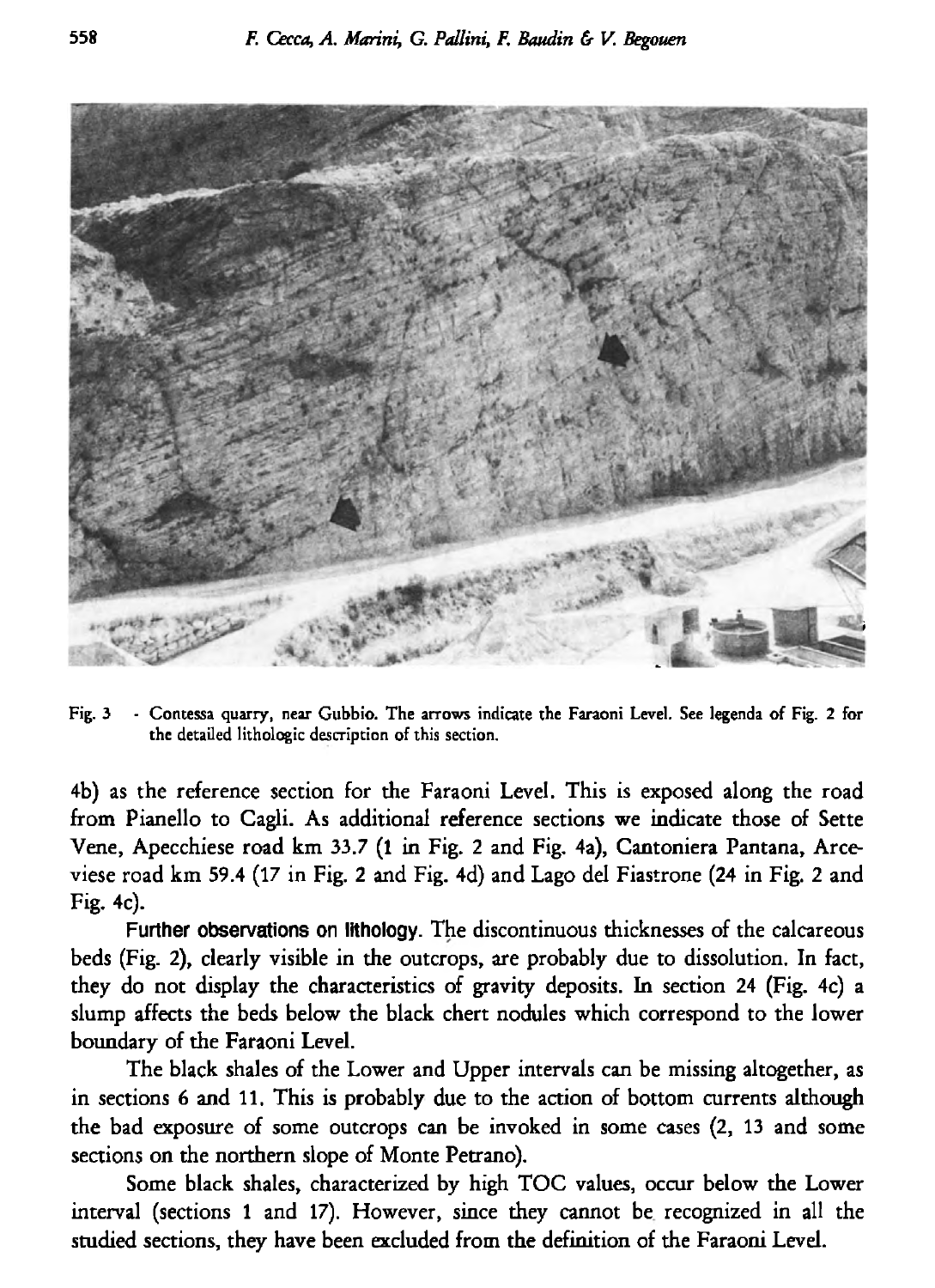

Fig. 4 - Sette Vene, Apecchiese road, km 33.7 (4a), Bosso (4b), Lago del Fiastrone (4c) and Cantoniera Pantana, Arceviese road km 59.4 (4d) sections. The letters indicate some of the layers distinguished in the Faraoni Level: A-C) Lower interval; D) Guide-bed; E-G) Upper interval. In 4c) the numbers visible on the beds refer to samples. In 4d) the white numbers refer to some of the samples studied for organic matter content and palynology. See legenda of Fig. 2 for further details.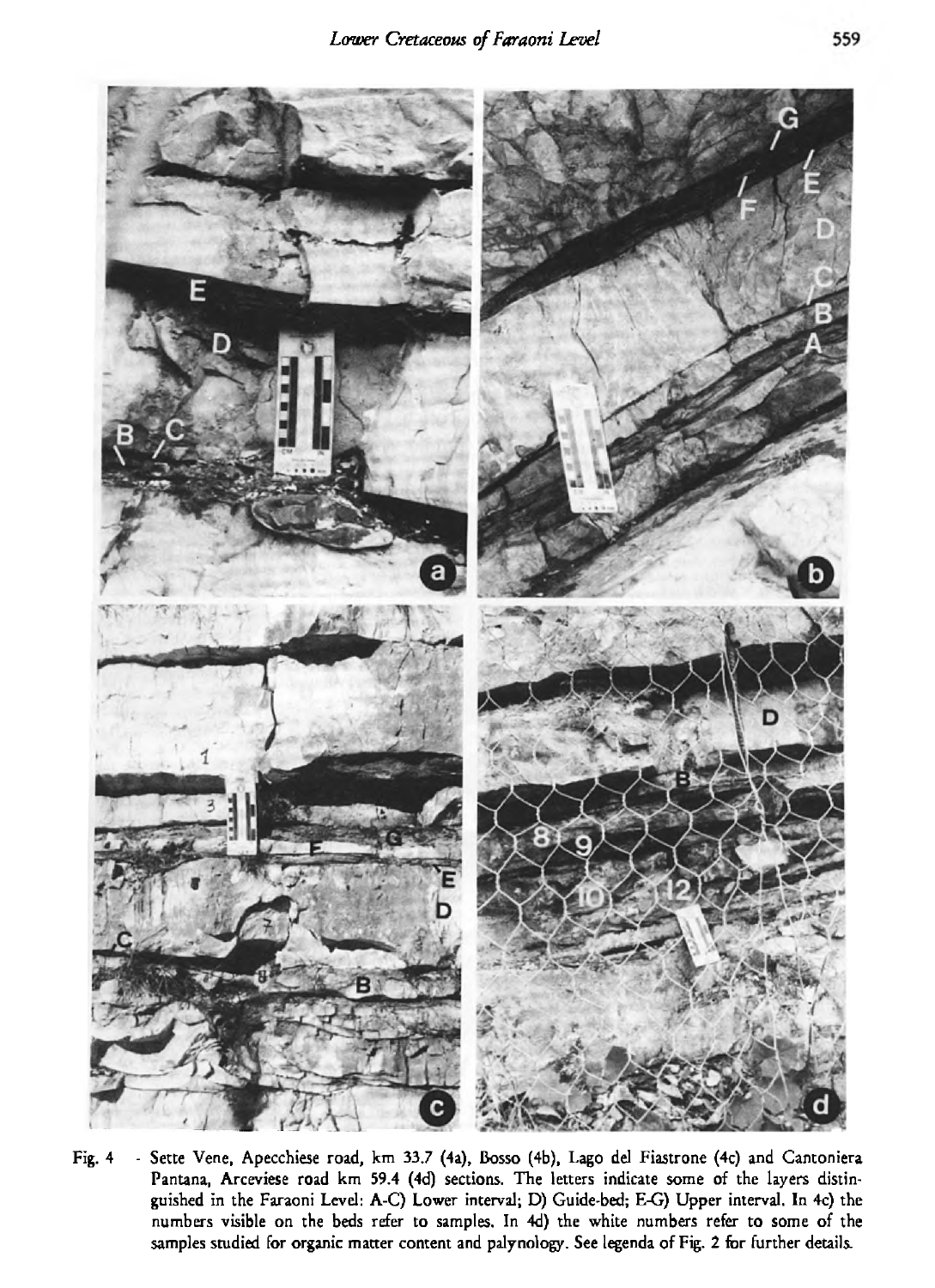### **Ammonite fauna and age of the Guide-bed** (F. C.).

Among the identified species we mention: *Phyllopachyceras infundibulum* (d'Orbigny) (Fig. 5b), *Hypopbylloceras tetbys* (d'Orbigny), *Eulytoceras anisoptychum* (Uhlig) (Fig. 5f), *Neolissoceras grasi* (d'Orbigny), *Hamulinites* aff. *munieri* (Nicklès), *Acrioceras* cf. *tabarelli* (Astier), *Emericiceras indayi* Sarkar (Fig. 5e), *Emeridceras* sp., *Pseudothurmannia angulicostata* (d'Orbigny) in Lapeyre, t974, which corresponds to *P. ohmi* (Winckler) according to Hoedemaeker (in Company et al., 1992), *P. mortilleti* (Pictet & de Loriol) s. str. (Fig. 5d) and morphotype *catulloi* (Parona) (Fig. 5c), *P. belimelensis* Dimitrova (Fig. 5a), *Psilotissotia* sp. n., *P. bertrandi* (Nicklès), *P. reigi* (Nicklès), *P. (Buergliceras) favrei* (Ooster) (Fig. 5g), *Valdedorsdla* sp. n. microconch / *Valdedorsella (Puezalpella)* cf. *haugi* (Breskowski) Macroconch, *"Valdedorsdla*." *compsense* (Kilian) Macroconch / *"Valdedorsella" crassidorsata* (Karakasch) microconch, *Paraspiticeras* sp.



Fig. 5 - Some ammonites from the Guide-bed of the Faraoni Level: 5a) *Pseudothurmannia belimelensis* Dimitrova, Stirpeto section; 5b) *Phyllopachyceras infundibulum* (d'Orbigny), Monte Petrano road; 5c) *Pseudothurm annia m ortilleti* morphotype *catulloi* (Parona), Monte Petrano road; 5d) *P. m ortilled* (Pictet & de Loriol) s. str., Stirpeto section; 5e) *Em ericiceras im layi* Sarkar, Northern slope of Monte Petrano; 5f) *Eulytoceras anisoptychum* (Uhlig), Monte Petrano road; 5g) *Psilotissotia (Buergli ceras) fa v rei* (Ooster), Monte Petrano road. The arrows indicate the beginning of the body chamber. All figures natural size.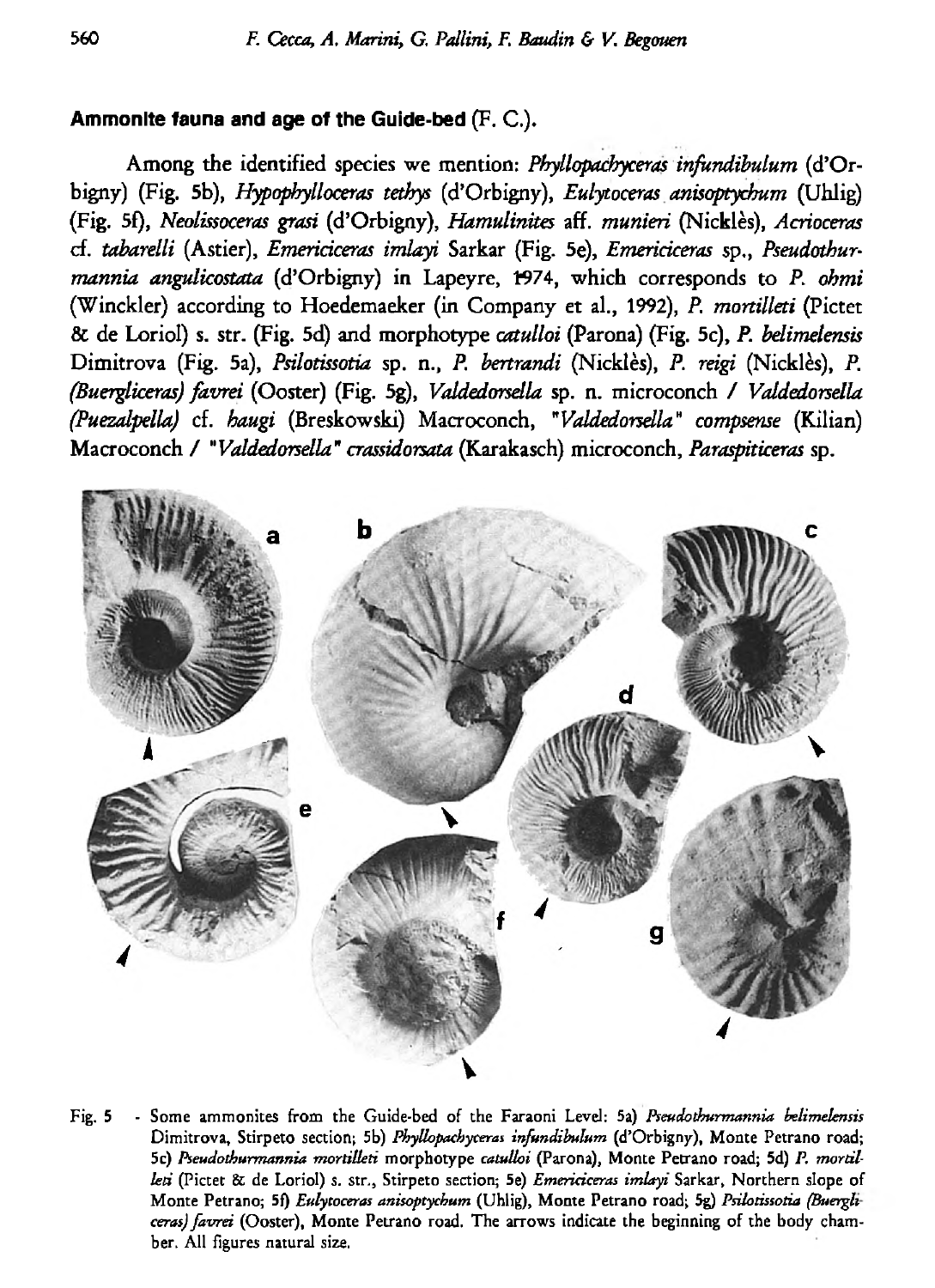The most abundant forms are two major groups of Desmocerataceae: the first possibly belongs to the genus *Barremites* whilst the second is composed of ammonites showing almost smooth *Barremites*-like inner whorls and the outer portion of the body chamber with *Plesiospitidisctis* characters (fine ribs between constrictions which correspond to ridges in the preserved test). We stress the difficulties in recognizing the specific and generic position of these ammonites. In fact, there are still enormous taxonomic problems concerned with Desmocerataceae due to the number of species existing in the literature, as well as to the bad definition of the genera.

The palaeontological study of this fauna is in progress. Among 298 specimens studied, 20.1% are Phylloceratidae, 4.3% are Lytoceratidae, 3.35% Haploceratidae, 13.76% Crioceratitinae (12.42% the normally coiled genus *Pseudothurmannia* and 1.34% the uncoiled genera *Acrioceras* and *Emericiceras).* 42.68% are Desmocerataceae (38,6% belong to the group *Barremites/Plesiospitidiscus* and 4.02% to the genus *Valdedorsella),* 14.1% Pulchelliidae, 0.67% Ptychoceratidae, 0.67% Douvilleiceratidae, 0.33% Leptoceratoidinae.

The ammonite fauna indicates the same biostratigraphic interval in all sections. This corresponds to the *angulicostata* Auct. zone (Hoedemaeker & Company, 1993), which is the last Hauterivian biozone and in particular its upper subzone, i. e. the *catulloi* subzone. The occurrence of *Neolissoceras grasi* indicates the base of this subzone.

The direct correlation between ammonite zones and magnetic chrons, which has been realized in the Gorgo a Cerbara section (Lowrie & Alvarez, 1984; Cecca et al., in print) allows us to correlate the Faraoni Level with the middle part of chron CM4.

In some sections (Stirpeto, Petrano, Gorgo a Cerbara) the calcareous bed which directly overlains the black shale G contains again *Pseudothurmannia* specimens which belong to the same subzone as the fauna of the Guide-bed.

### **Organic content of the Faraoni Level** (F. B.).

Methods. Seventeen crushed crude rock samples from the section at km 59.4 of the Arceviese road (17 in Fig. 2) were analyzed using Rock-eval pyrolysis (Espitalie et al., 1985-86). This technique supplies the free and potential hydrocarbons as well as total organic carbon (TOC) content and the Tmax parameter which is a thermal maturation indicator. Calcium carbonate percentages were measured using carbonate bomb. In order to give a wider statistical geochemical characterization of the organic material, all samples were analyzed twice over. Results are reported on Tab. 2.

Results. TOC contents range from 0 to 21 % with important variations related to the lithology (Fig. 6). As expected, the highest TOC values are recorded in black argillaceous shales (Tab. 2) with a mean content around 7.5%, whereas white micritic limestones are characterized by lower values (less than 0.1%). Nevertheless, a singular marly limestone bed corresponding to sample 8 from the Arceviese section contains  $\cdot$  0.42% TOC.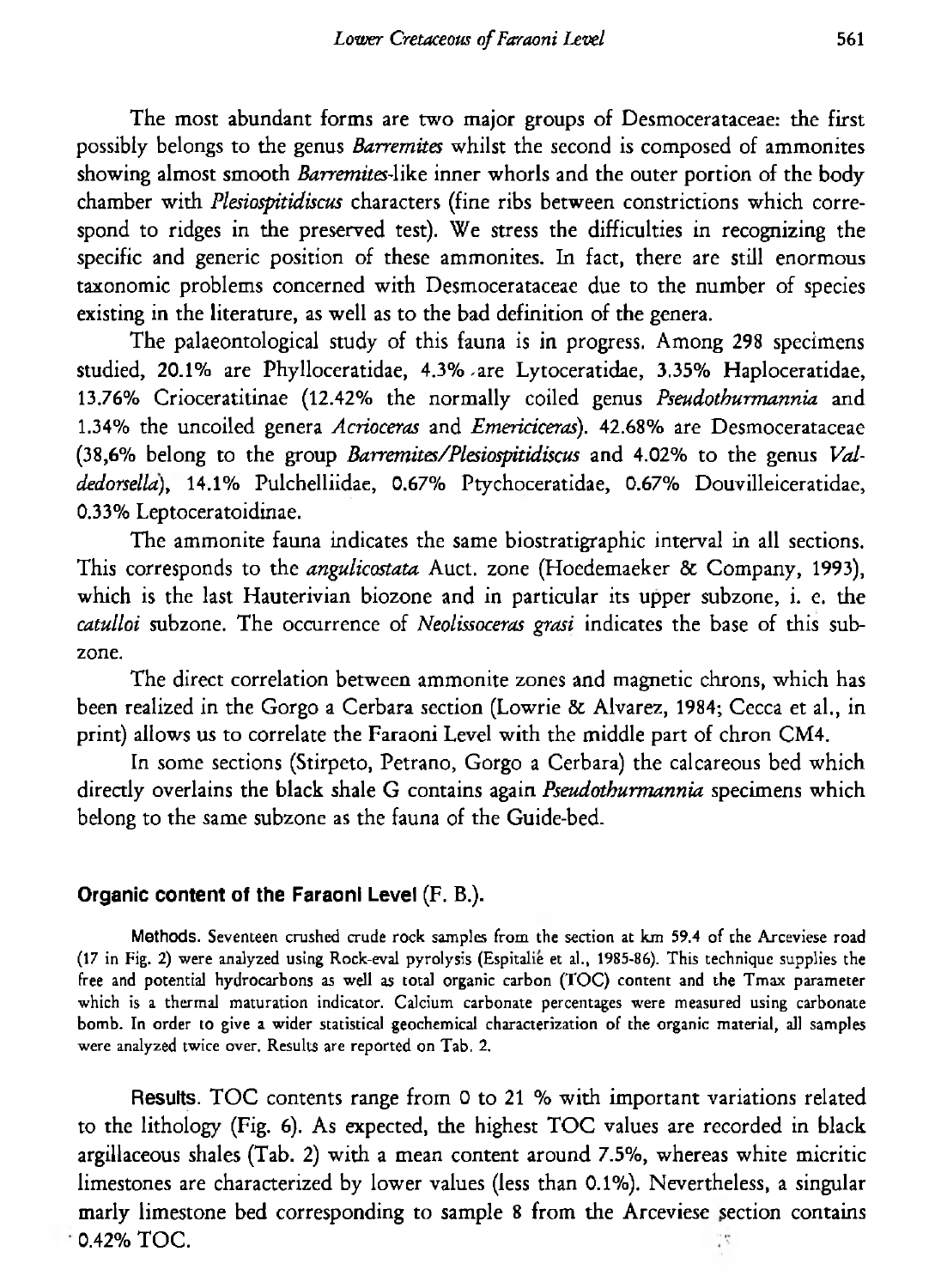| Sample          | CaCO3 | TOC   | Tmax | S <sub>1</sub> | S2    | ні  | ΟI |
|-----------------|-------|-------|------|----------------|-------|-----|----|
|                 |       |       |      |                |       |     |    |
|                 |       |       |      |                |       |     |    |
| Ar1             | 52    | 10.47 | 417  | 0.65           | 27.90 | 267 | 91 |
| Ar <sub>2</sub> | 99    | 0.05  |      |                |       |     |    |
| Ar3             | 79    | 3.26  | 415  | 0.23           | 10.00 | 308 | 79 |
| Ar4             | 99    | 0.02  |      |                |       |     |    |
| Ar5             | 35    | 11.65 | 419  | 0.76           | 33.00 | 283 | 95 |
| Ar <sub>6</sub> | 98    | 0.03  |      |                |       |     |    |
| Ar7             | 28    | 10.36 | 416  | 0.53           | 28.00 | 270 | 86 |
| Ar <sub>8</sub> | 97    | 0.42  | 420  |                | 1.90  | 444 | 36 |
| Ar9             | 92    | 0.93  | 423  | 0.03           | 2.50  | 273 | 91 |
| Ar10            | 98    | 0.01  |      |                |       |     |    |
| Ar11            | 48    | 10.27 | 416  | 1.00           | 36.30 | 353 | 82 |
| Ar12            | 98    | 0.00  |      |                |       |     |    |
| Ar13            | 16    | 20.91 | 417  | 1.67           | 64.00 | 306 | 96 |
| Ar14a           | 15    | 13.86 | 414  | 0.36           | 71.88 | 519 | 40 |
| Ar14            | 96    | 0.05  |      |                |       |     |    |
| Ar15            | 11    | 6.70  | 423  | 0.11           | 23.15 | 346 | 36 |
| <b>Ar17</b>     | 27    | 1.70  | 428  | 0.04           | 2.31  | 136 | 78 |

Tab. 2 - Samples of section 17, Cantoniera Pantana at km 59.4 of the Arceviese road. Calcium carbonate and total organic carbon (TOC) contents in weight %; Tmax in  $\textdegree C$ ; S1 and S2 in mg hydrocarbons (HC) per g of rock. The hydrogen index (HI =  $\Sigma$ /TOC x 100) and oxygen index (OI = S3/TOC x 100) are expressed respectively in mg HC per g of TOC and mg CO2 per g of TOC.

The TOC content of the black shale layers lying below the Faraoni Level s.s (samples Ar13, 14a, 15 and 17) vary from 1.7 to 21%. Sample Ar13, which presents the richest organic carbon content from this section, is within the range of the famous uppermost Cenomanian Bonarelli Level (Arthur 8c Premoli Silva, 1982; Herbin et al., 1986).

Total hydrocarbons  $(S1 + S2)$  expelled during pyrolysis represent the petroleum potential of the rock. The black shales from the Faraoni Level have a mean to good petroleum potential, ranging from 1 to 72 kg hydrocarbons per ton of rock, with a mean value around 23 kg. However the low Tmax values of the studied samples, which average 419°C, indicate a weak thermal maturation of the organic matter relative to the onset of oil generation (Fig. 7).

Three main types of organic matter can be distinguished from pyrolysis studies using hydrogen and oxygen indices. Types I and II are related to lacustrine or marine reducing environments and are derived mainly from phytoplanktonic organisms. They are characterized by high hydrogen indices and relatively low oxygen indices. Type III, with lower hydrogen indices, is derived from terrestrial plants, transported to marine or non-marine environment with a moderate level of degradation. Mixtures are common, particularly between type II and III. Hydrogen indices of the studied samples are medium to good and vary from 136 to 519 mg  $HC/g$  TOC. In the HI-OI diagram (Fig. 7), most samples are located between type II (marine) and III (continen-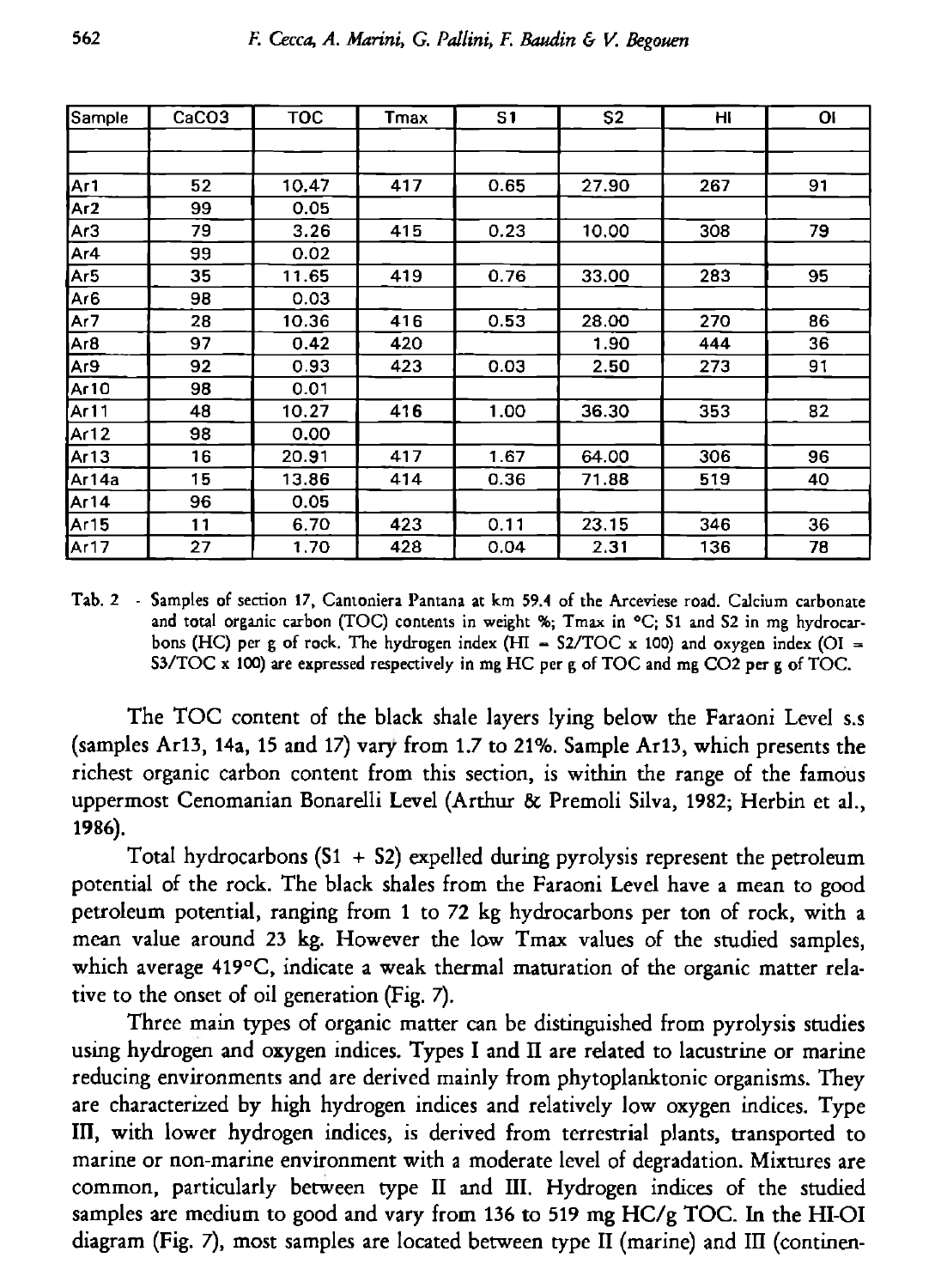

Fig. 6 - Calcium carbonate content (%CaCO3) versus total organic content (% TOC) of the black shale layers from the Arceviese section.

tal) organic matter. Relatively high oxygen indices (around 85 mg  $CO2/g$  TOC) suggest a slight oxidation of the organic content. The highest hydrogen-rich sample, which corresponds to the black shale Arl4a of the section, clearly indicates a marin origin of the organic matter.

**Discussion.** These preliminary geochemical results on the Faraoni Level show very high organic-carbon content in the black shales whereas white micritic beds are devoid of organic matter. The alternation of black shales with homogeneous, bioturbated white limestones is probably due to short-term variation in the sedimentary inputs (organic, carbonate and terrigenous) together with changes in the redox conditions of the water column. According to the relatively low hydrogen indices, the source of organic matter may be a mixture of marine and terrestrial organic matter or a selective biodégradation of marine organic matter.

The organic matter content of the Faraoni Level is similar to the other Mesozoic black shale intervals of the Umbria-Marche basin, especially the Bonarelli Level (Arthur & Premoli Silva, 1982; Herbin et al., 1986), the Selli Level (Coccioni et al., 1987; Premoli Silva et al., 1989) or the Lower Toarcian black shales (Baudin et al., 1990a, b; Bartolini et al., 1992). The concentration of organic matter observed in the Faraoni Level could be due to: 1) an increase in the phytoplankton productivity; 2) a weaker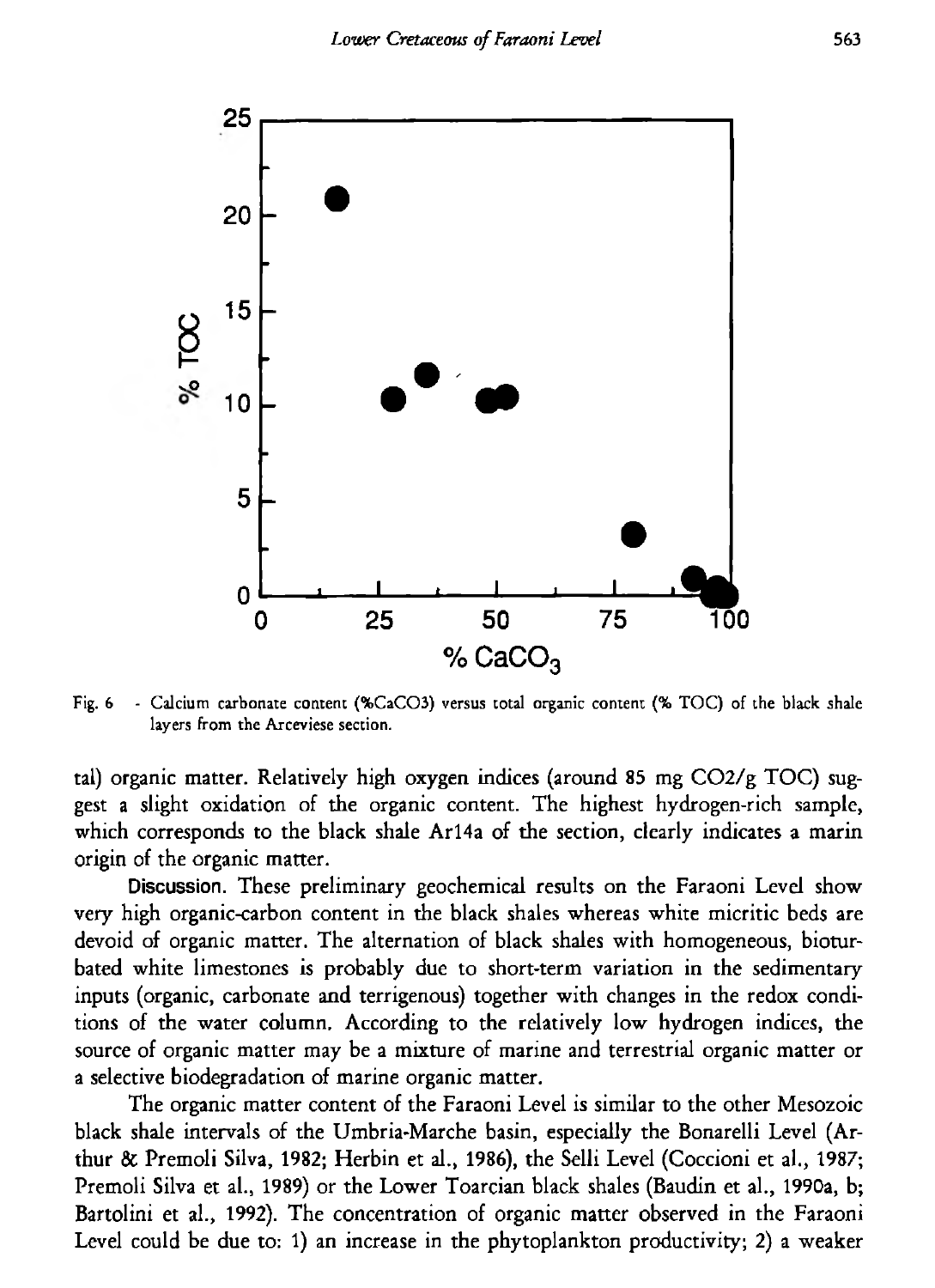

Fig. 7 - HI-Tmax diagram showing the low thermal maturation of the Faraoni Level from the Arceviese section. The nature of the organic matter appears as an oxidized marine organic matter or a mixture between marine and continental organic matter in the HI-OI diagram (circles are proportional to the TOC percentage of the sample).

dilution of the marine organic matter by terrigenous or autochthonous carbonate inputs and 3) a periodic better preservation of the organic matter in relation with fluctuation of the oxygen-minimum zone. Further studies are necessary to complete this preliminary depositional model.

# **Palynofacies of the Faraoni Level in the section of the Arceviese road km 59.4 (V. B.).**

Ten samples from the section of the Arceviese road have been processed with the standard palynological techniques: crushing (1 to 2 mm particles), treatment with hydrochloric acid (30%, 2 hours), hydrofluoric acid (70%, 24 hours) and again hydrochloric acid (30%, 3 hours). The organic residue was sieved using a 10  $\mu$ m mesh nylon screen. Samples Ar 1, 3, 5, 7, 9, 11 and 13 of finely laminated black argillaceous shales yielded black organic residues. Samples Ar4, 8 and 14 were taken from white micritic limestones. According to their TOC percentage (0.02% and 0.05%) samples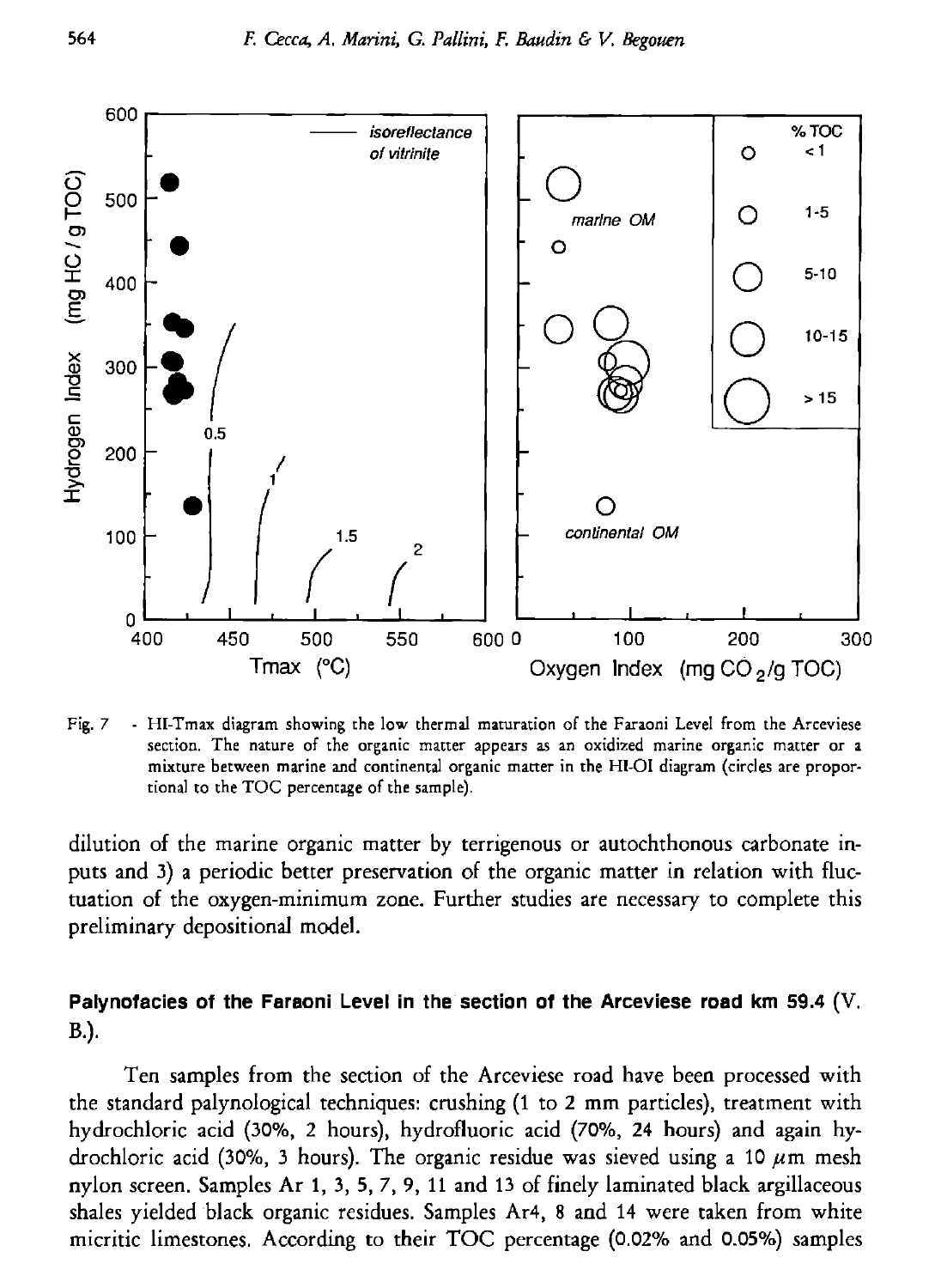Ar4 and 14 yielded very little pale organic residues but sample Ar8 (TOC 0.42%) yielded a more important black residue.

The palynofacies examinated under an optical microscope are all composed by prevailing amorphous organic matter (AOM > 90%). Two types of AOM are distinguished:

- clotted AOM (sensu Combaz, 1980) made of aggregated granules more or less compactly. The colour is yellow-brown to dark-brown;

- spongy AOM (sensu Combaz, 1980), more homogeneous, apparently without structure. The colour is yellow-brown to dark-brown.

Only two samples contain spongy AOM (Ar8 and Ar9), which is associated with few palynomorphs (miospores) and rare dark woody phytoclasts. This sort of AOM theoretically suggests a thermal evolution more important than the clotted material. Moreover, amongst the samples of the studied section, Ar8 and Ar9 show the highest Tmax values. The clotted AOM prevails in all the others samples and is also associated with few palynomorphs (miospores) and dark brown or black woody phytoclasts. Sample Ar13 is characterized by a lot of fragments of pyritized radiolarians.

The thermal alteration index (TAI) measured on miospores is about 2.5-3. According to Raynaud (1974) and Raynaud 8c Robert (1976), it approximates a vitrinite reflectance of 0.5 to 1%, which indicates the beginning of the oil window (Tissot & Welte, 1984). Nevertheless, the measured Tmax suggests a lower thermal maturation.

Samples Ar4 and Ar14 yielded some cysts of dinoflagellates whose study is in progress. All the other samples contain miospores. However, this not implies a nonmarine origin of the organic matter because all these palynofacies contain very few land plant remains (phytoclasts). Recognizable marine organic matter may have disappeared for two reasons: 1) the gradual disappearance of membraneous structures caused by catagenesis (Raynaud et al., 1988); 2) the selective destruction of the marine remains by bacterial degradation. Thus, the phytoplankton remains could have been changed into amorphous organic matter. Further geochemical and palynological studies will improve these preliminary observations.

# **Conclusions** (F. C., A. M., G. P., F. B.).

Together with the Lower Aptian Selli Level, at the base of the Marne a Fucoidi Formation (Coccioni et al., 1987) and the uppermost Cenomanian Bonarelli Level at the top of the Scaglia Bianca Formation (Arthur & Premoli Silva, 1982) the Faraoni Level represents an older regional guide-level in the upper portion of the Maiolica Formation. It is characterized by an ammonite-rich bed sandwiched by black shales which display a high organic carbon content. Its importance for the stratigraphy of the Umbria-Marche pelagic succession is also corroborated by the isochrony of the level which is precisely dated as uppermost Hauterivian, *angulicostata* Auct. zone, *catulloi* subzone or, in terms of magnetic stratigraphy, to the middle part of chron CM4.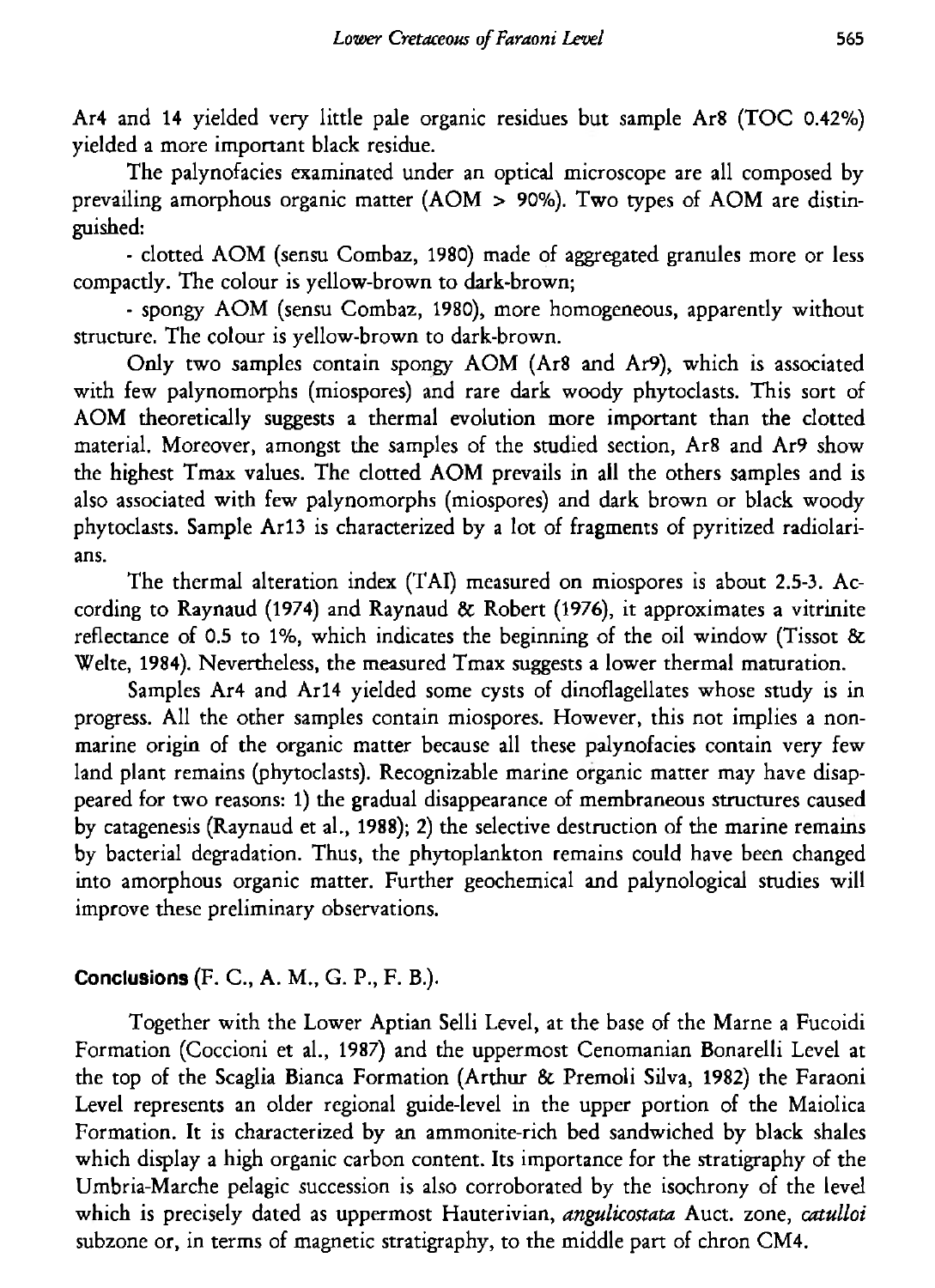The Selli and Bonarelli Levels are in fact manifestations of oceanic anoxie events recognized at the global scale (Jenkyns, 1980; Arthur & Premoli Silva, 1982). The Faraoni Level is so far reported from Umbria-Marche Apennines only. Hauterivian organic-enriched facies are reported from the North Atlantic (Meyers et al., 1986; Summerhayes, 1987) but their organic carbon content is lower than in the Faraoni Level. Furthermore their age might be different because the ammonite *angulicostata* zone has been correlated to nannofossil and magnetostratigraphic scales (which are the most used scales for dating of oceanic cores) only recently (Cecca et al., in print). On the other hand, because a positive excursions of  $\partial^{13}C$  is usually associated with organic carbon-rich sediments (Schlanger et al., 1987), one might expect a carbon-isotope disturbance of latest Hauterivian age if the event is very widespread. A minor positive excursion of  $\partial^{13}C$  curve is actually recorded in the latest Hauterivian of the Southern Alps (Weissert, 1991). In particular, Channell et al. (1993) show this minor excursion in the middle-upper part of magnetic chron CM4 that is, the same stratigraphie position of the Faraoni Level.

The high Total Organic Carbon (TOC) values recognized in most of the black shales of the Faraoni Level make them very important. In fact, these occur in a particular level of a formation devoid of organic matter, precisely dated by means of the ammonite faunas of the Guide-bed. The deposition of such black shales implies an oxygen-depleted environment and/or high productivity. The rhythmicity of laminated black shale layers and white bioturbated organic-depleted limestones suggests that the oxygen minimum zone periodically reached the basin floor. The rhythmic variations in the deep-water redox conditions were probably mainly controlled by short-term fluctuations in the thickness of the oxygen minimum zone. Further studies are needed to understand the causes of this anoxic episode in the Umbria-Marche Apennines.

#### *Acknowledgements.*

We are indebted to the Institut Français du Pétrole for the Rock Eval analyses. We would like to thank G. Magli and G. Martire for their help in the field, M. Albano (CNR Roma) and G. Magli again for drawings as well as A. Bussoletti and F. Abbaile for ammonite photographs. We also thank H. Jenkyns (Oxford) and G. Pavia (Turin), who acted as referees, for their criticism and suggestions. This work was carried out within the program CTB-CNR "Biostratigrafia ad Ammoniti delle facies mesozoiche dell'Appennino Centrale".

### **REFERENCES**

- **Arthur M. A. & Premoli Silva I. (1982) Development of widespread organic carbon-rich strata in the Mediterranean Tethys. In Schlanger S.** O. & **Cita M. B. (Eds.) - Nature and origin of Cretaceous organic-rich facies, pp. 7-54, Acad. Press, London.**
- **Bartolini A., Nocchi M., Baldanza A. & Parisi G. (1992) Benthic life during the Early Toarcian Anoxic Event in the Southwestern Tethyan Umbria-Marche Basin, Central Italy.** *Studies in Benthic Foram inifera.* **Benthos '90, Sendai, pp. 323-338, Univ. Press, Tokai.**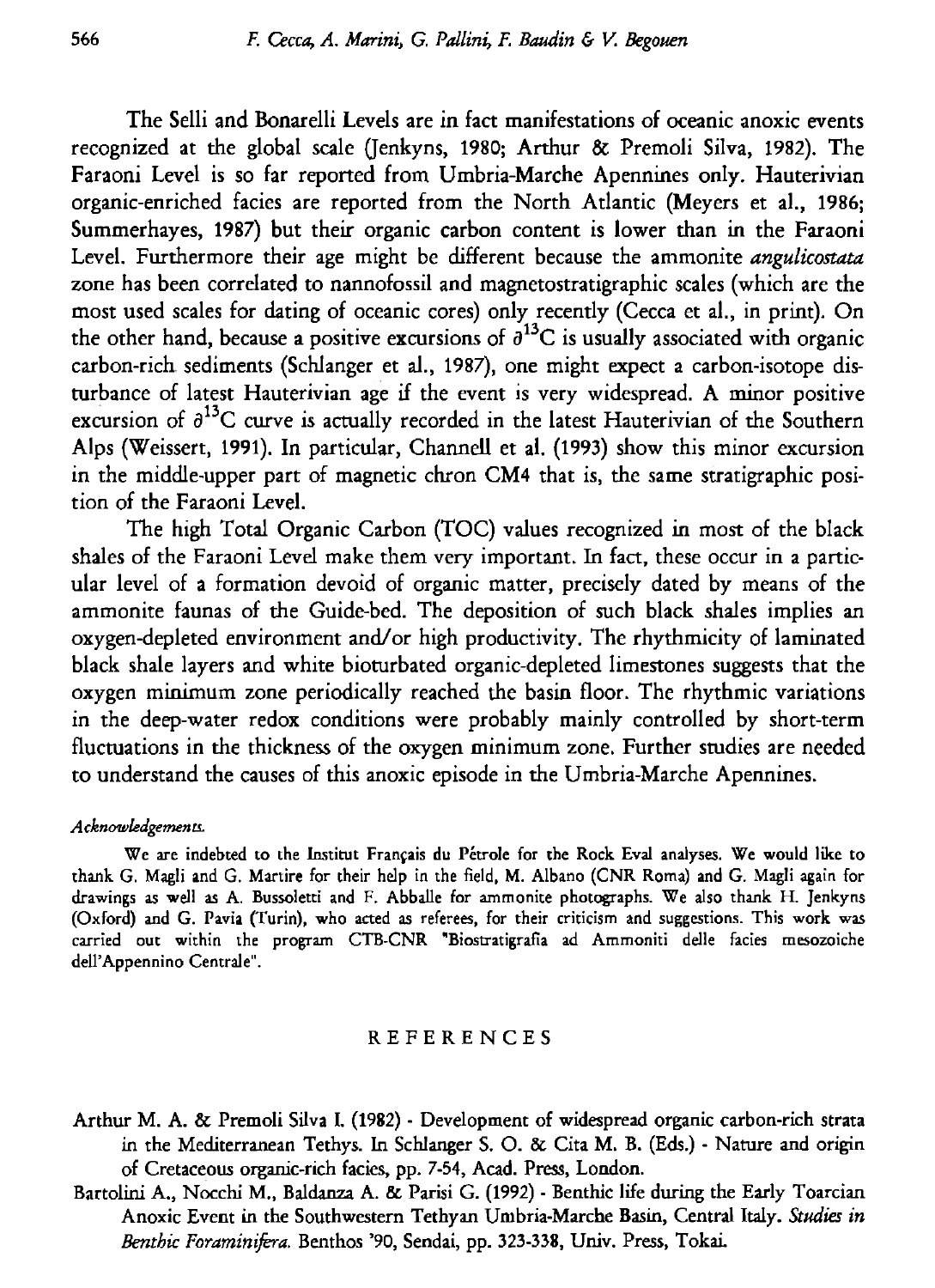- **Baudin F., Herbin J.-P., Bassoullet J.-P., Dercourt J., Lachkar G., Manivit H. & Renard M. (1990a) - Distribution of organic matter during the Toarcian in the Mediterranean Tethys and Middle East. In Hue A. Y. (Ed.) - Deposition of the Organic Facies.** *A. A. P. G. Studies in Geology,* **v. 30, pp. 73-91, Tulsa.**
- **Baudin F., Herbin J.-P. & Vandenbroucke M. (1990b) Mapping and geochemical characterization of the Toarcian organic matter in the Mediterranean Tethys and Middle East.** *Organic Geochem istry***, v. 16, n. 4 /6, pp. 677-687, London.**
- **Cecca F. Sc Pallini G. (in print) Latest Hauterivian-Barremian ammonite biostratigraphy in the Umbria-Marche Apennines (Central Italy). In Bulot L. & Arnaud H. (Eds.) - Lower Cretaceous Cephalopod Biostratigraphy of the Western Tethys: Recent developments, regional synthesis and outstanding problems.** *Géol. alpine,* **v. spec., IGCP 262: Tethyan Cretaceous Correlations - Lower Cretaceous Cephalopod Team, Grenoble.**
- **Cecca F., Pallini G., Erba E., Premoli Silva I. & Coccioni R. (in print) Hauterivian-Barremian chronostratigraphy based on ammonites, nannofossils, planktonic foraminifera and magnetic chrons from the Mediterranean domain.** *Cretaceous Research.*
- Channell J.E.T., Erba E. & Lini A. (1993) Magnetostratigraphic calibration of the Late **Valanginian carbon isotope event in pelagic limestones from Northern Italy and Switzerland.** *Earth Planetary Sc. Letters,* **v. 118, pp. 145-166, Amsterdam.**
- **Coccioni R., Nesci O., Tramontana M., Wezel F.C. & Moretti E. (1987) Descrizione di un livello-guida "radiolaritico-bituminoso-ittiolitico" alia base delle Marne a Fucoidi nell'Appennino Umbro-Marchigiano.** *Boll. Soc. Geol. It.,* **v. 106, pp. 183-192, Roma.**
- **Combaz A. (1980) Les kérogènes vus au microscope. In Durand B. (Ed.) Kerogen, insoluble organic matter from sedimentary rocks, pp. 57-111, Technip, Paris.**
- **Company M., Hoedemaeker P.J., Sandoval J. & Tavera J.M. (1992) Excursion Guide of the 2nd Workshop of the Lower Cretaceous Cephalopod Team, Mula (SE Spain, July 1992) - IGCP 262, 1-34 pp., Mula.**
- **De Feyter A. J. & Menichetti M. (1988) Back thrusting in forelimbs of roodess anticlines, with examples from the Umbro-Marchean Apennines (Italy),** *Mem. Soc. Geol. It.,* **v. 35 (1986), pp. 357-370, Roma.**
- **Espitalié J., Deroo G.** *Sc* **Marquis F. (1985-86) La pyrolyse Rock-eval et ses applications.** *Rev. Inst. Français Pétrole,* **v. 40, n. 5, pp. 563-579; v. 40, n. 6, pp. 755-784; v. 41, n. 1, pp. 73-89, Paris.**
- **Herbin J.-P., Montadert L., Müller C., Gomez R., Thurow J. & Wiedmann J. (1986) Organic rich sedimentation at the Cenomanian-Turonian boundary in oceanic and coastal basins in the North Adantic and Tethys. In Summerhayes C. P. & Shackelton N. J. (Eds.) - North Adantic Palaeoceanography.** *Geol. Soc. Spec. Publ.,* **v. 21, pp. 389-422, London.**
- **Hoedemaeker J., Company M. (Reporters) and Aguirre-Ureta M. B., Avram E., Bogdanova T. N ., Bujtor L., Bulot L., Cecca F., Delanoy G., Ettachfini M., Memmi L., Owen H. G., Rawson P. F., Sandoval J., Tavera J. M., Thieuloy J.-P., Tovbina S. Z. & Vasicek Z. (1993) - Ammonite zonation for the Lower Cretaceous of the Mediterranean region; basis for the stratigraphie correlations within IGCP-Project 262.** *Rev. Española P aleont.,* **v. 8, n. 1, pp. 117-120, Madrid.**
- **Jenkyns H. C. (1980) Cretaceous anoxic events: from continents to oceans.** *Journ. Geol. Soc.,* **v. 137, pp. 171-188, London.**
- **Lapeyre J.-F. (1974) Révision de l'ammonite-index** *Pseudothurmannia angulicostata* **d'Orbigny.** *Ann. Mus. Hist. Nat. N ice,* **pp. 81-86, Nice.**